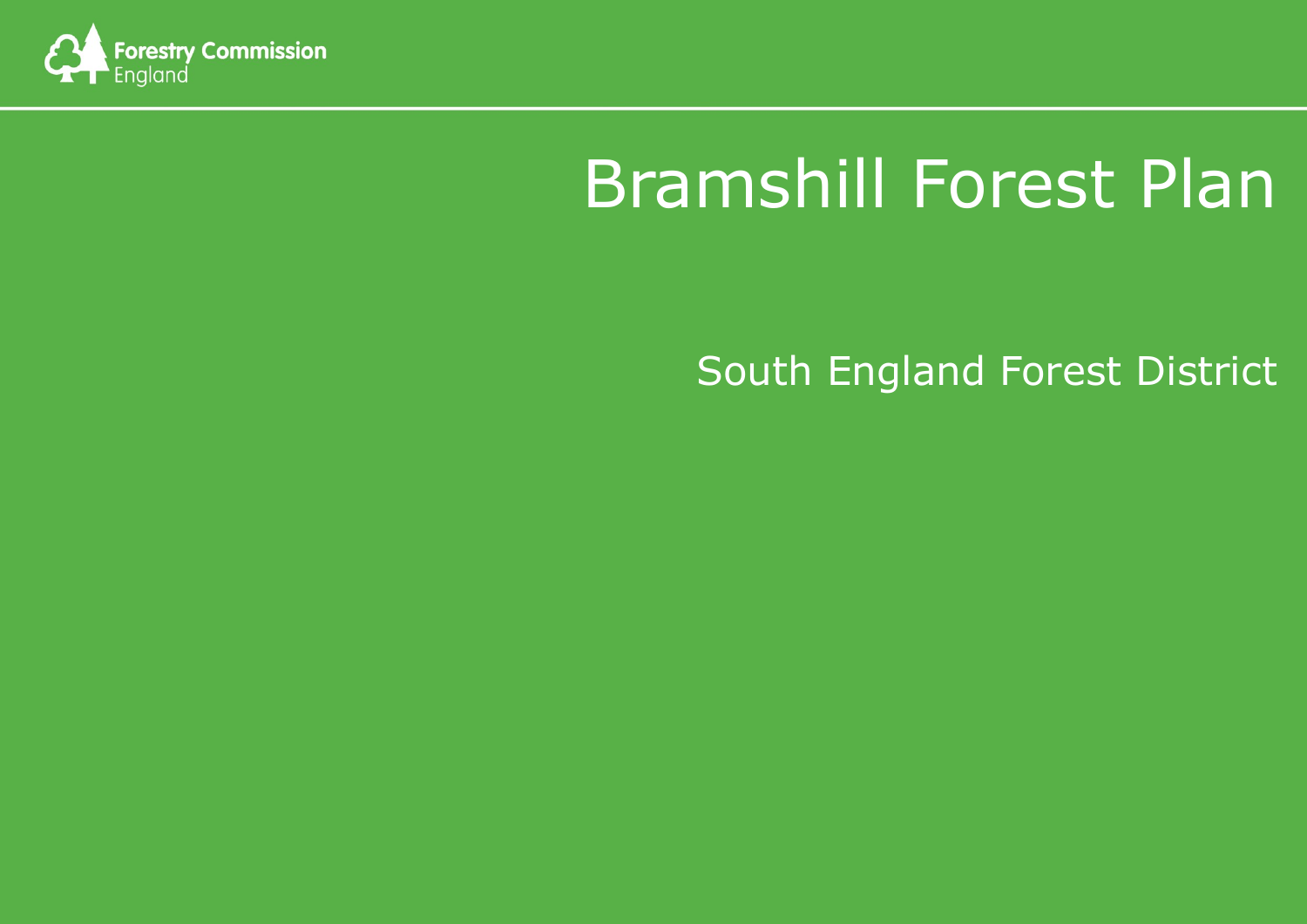

**Forests Included Within This Forest Plan Bramshill Plantation Heath Warren Warren Heath Eversley Quarry & Busta Triangle Yateley Heath Wood Gorrick Plantation**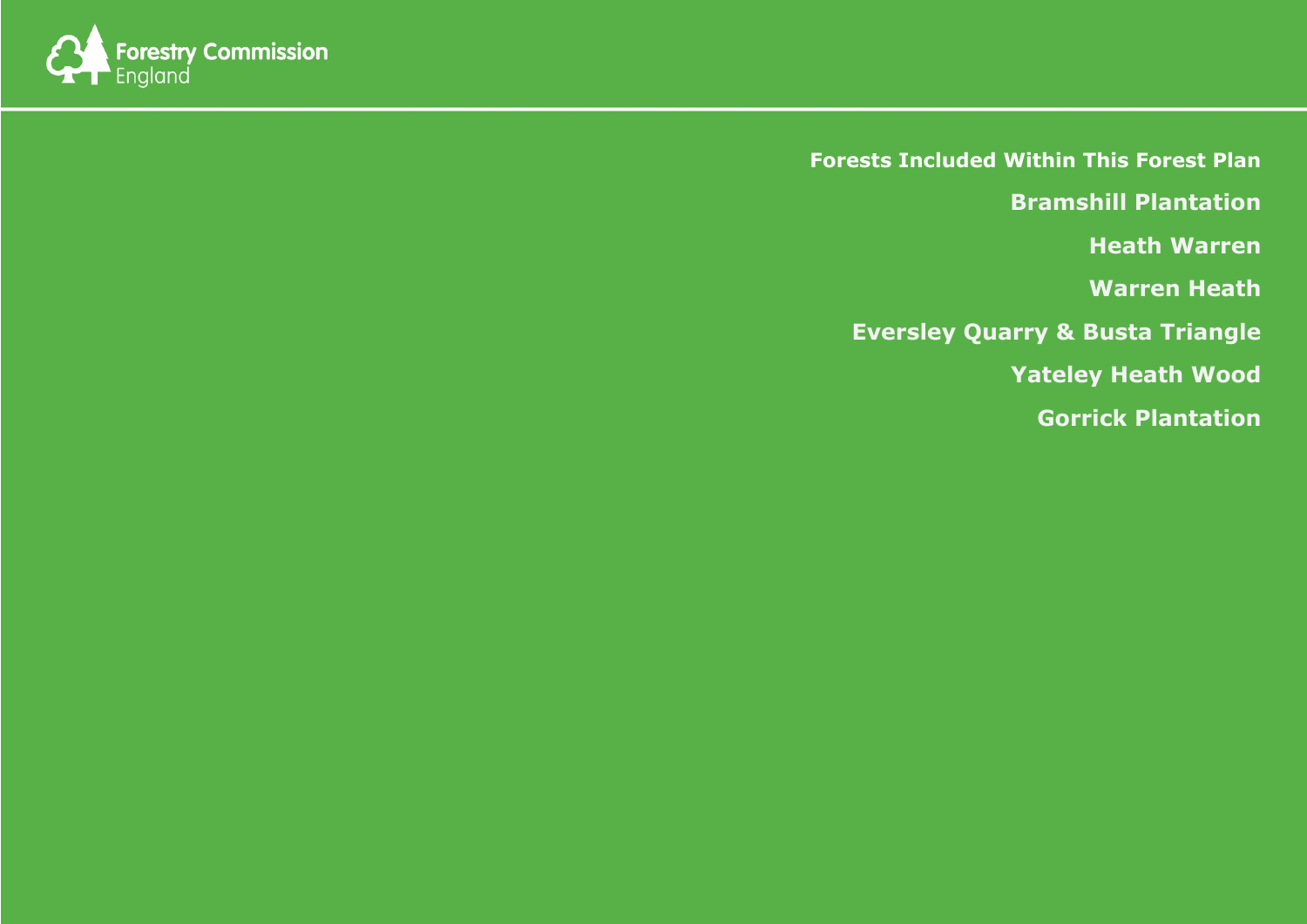

Date of Commencement of Plan: **1 June 2018**

Approval Period: **2018 to 2028 (10 Years)**

Summary of Activity within Approval Period:

A separate Felling License provides approval for standard silvicultural thinning across the South Forest District estate as a whole.



|                                                          | Habitat Type (ha)                                                     |                           |                       |      |
|----------------------------------------------------------|-----------------------------------------------------------------------|---------------------------|-----------------------|------|
| <b>Forestry Activity/System</b>                          |                                                                       |                           |                       |      |
|                                                          | <b>Conifer High Forest</b>                                            | <b>Broadleaf Woodland</b> | <b>Mixed Woodland</b> | Open |
| <b>Clear-felling</b>                                     | 80                                                                    |                           |                       |      |
| Silvicultural Thinning Prior to Clearfelling Beyond 2028 | 550                                                                   |                           |                       |      |
| Restocking                                               | 144 (including 63 ha of<br>currently open mineral<br>extraction area) |                           |                       |      |
| Woodland managed under a low impact silvicultural system | 145                                                                   | 75                        | 50                    |      |
| Open habitat                                             |                                                                       |                           |                       | 170  |
| <b>Wet Woodland Management</b>                           |                                                                       | 25                        |                       |      |
| Coppice                                                  | 5                                                                     |                           |                       |      |
| Non Forestry Activities                                  | $\overline{\mathbf{4}}$                                               |                           |                       |      |
| <b>TOTAL MAPPED AREA</b>                                 | 1104                                                                  |                           |                       |      |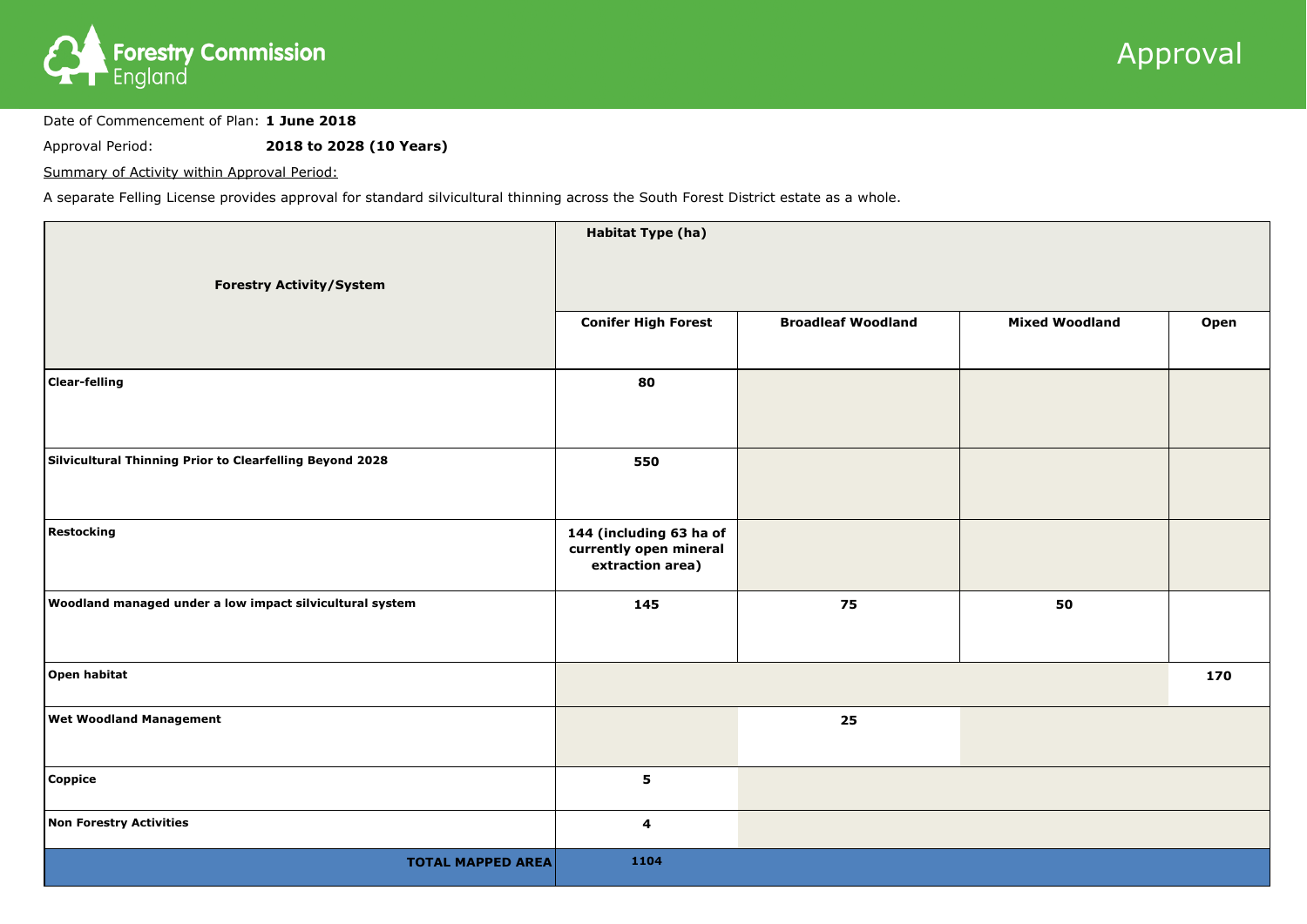

### **Introduction**

Forest Planning Consultation and Approval Process

# **Objectives**

## **Context**

Location Landscape and Historical Context **Tenure** Current forests structure Silvicultural Systems Open Space Veteran Trees & Deadwood Biodiversity and Conservation People Historic Environment **Soils** Water Landscape Design Tree Diseases and Pests Climate Change Wildfire Resilience



**Forest Plan Maps**

**Statistics**

**Wildfire Risk Assessment Habitat Designation Citations**

**Monitoring and Indicators of Success UKWAS Compliance Table**

**Glossary References**

**Appendix A—Consultation Appendix B—CSM 6**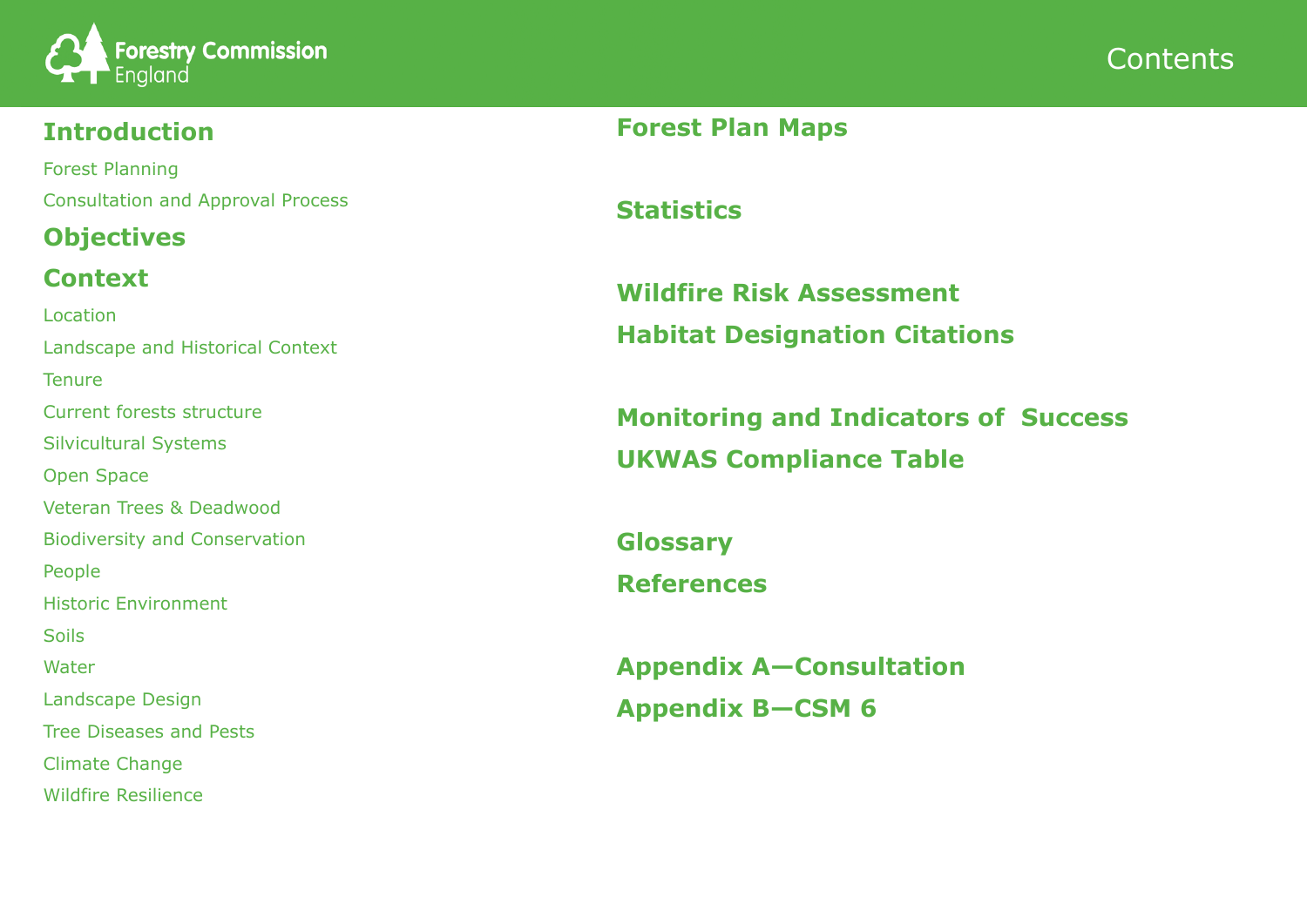



#### **FOREST ENTERPRISE Application for Forest Plan Approvals**

| <b>Forest District:</b>   | <b>South England Forest District</b>                                                                          |
|---------------------------|---------------------------------------------------------------------------------------------------------------|
| FC Geographic Block No:   | 84 & 85                                                                                                       |
| Forest Plan Name:         | <b>Bramshill Forest</b>                                                                                       |
| FE Plan Reference Number: | 304/87/18-19                                                                                                  |
| Nearest town or village:  | Yateley                                                                                                       |
| OS Grid Reference:        | SU 8158 6058                                                                                                  |
| Local Authority:          | Hampshire County Council - Hart District Council<br>West Berkshire County Council - Wokingham Borough Council |

I apply for Forest Plan approval for the property described above and in the enclosed Forest Plan.

I undertake to obtain any permissions necessary for the implementation of the approved Plan.

Signed:

 **…………………………………………………………………………...**

Bruce Rothnie, Deputy Surveyor, South England FD

Date:

Approved: ....................................................................................

Forest Services Area Director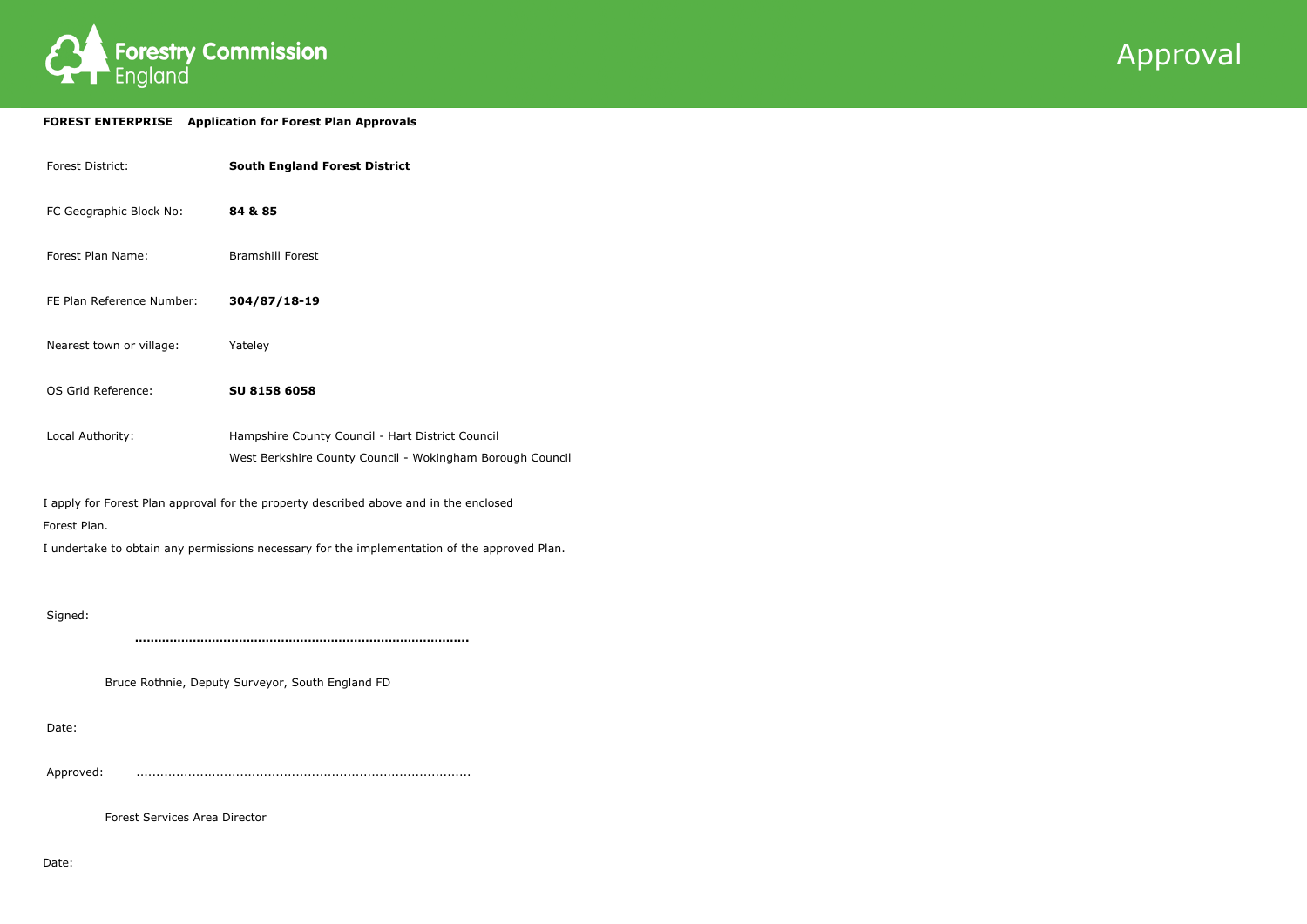

### **Forest Planning**

Forest Plans define the long term vision for a woodland or a collection of woodlands, usually looking 50 to 100 years ahead. It sets objectives and illustrates how management will move towards achieving this vision over the initial 10 to 30 years. Forest Plans largely deal with silvicultural management and not the management of non forestry activities which may arise during the plan period.

This plan represents the first major review of the Bramshill Forest Plan that was originally consulted upon and approved in 2007. The revised Forest Plan has been prepared following a review of the original plan undertaken by FC staff, and in consultation with stakeholders. It has incorporated developments in policy and local initiatives that have occurred in the intervening years.

The Forestry Commission managed land in Bramshill Forest includes an amalgam of rotationally managed conifer plantation, lowland mixed deciduous woodland and significant areas of open habitat. This strategic plan should be read in conjunction with the Bramshill Forest SPA & SSSI Plan (2018) which provides a detailed overview of the conservation management of the open habitat component across these Forest Blocks.

### **Consultation and Approval Process**

At key points throughout the Forest planning process, we seek the views of external stakeholders, including local communities and organisations involved with biodiversity conservation, public recreation and the timber industry. Through this consultation process we can ensure that an appropriate balance of objectives is achieved. Details of the consultation strategy for this forest plan can be found in Appendix A.

Approval of the Forest Plan is granted by the regulatory arm of the Forestry Commission, known as Forest Services.

# Introduction

# **Objectives for Bramshill Forest**

Provide a regular supply of quality timber to support the forestry

 Maintain the conservation value of wooded and open habitats seeking to improve ecological connectivity across the Forest

Safeguard the European listed birds for which the site is interna-

Maintain and increase the species and age diversity of the wood-

- sector and wider economic development.
- **Blocks**
- tionally designated.
- land.
- experience of the woodland.
- pact across the forest blocks.
- at a forest-scale.

Provide, maintain and enhance where possible the recreational

Control invasive plant and animal species and reduce their im-

 Contribute to water storage and flood alleviation in the wider catchment through wetland habitat restoration and maintenance

This regulatory approval is usually valid for 10 years and grants a 10 year felling licence. The Approved plan will be reviewed at year 5 to ensure proposals are still relevant, suitable and in line with current policy and guidance. This will also be an opportunity to evaluate the success of management over the 5 year period and engage any amendments to the forest plan that may be required.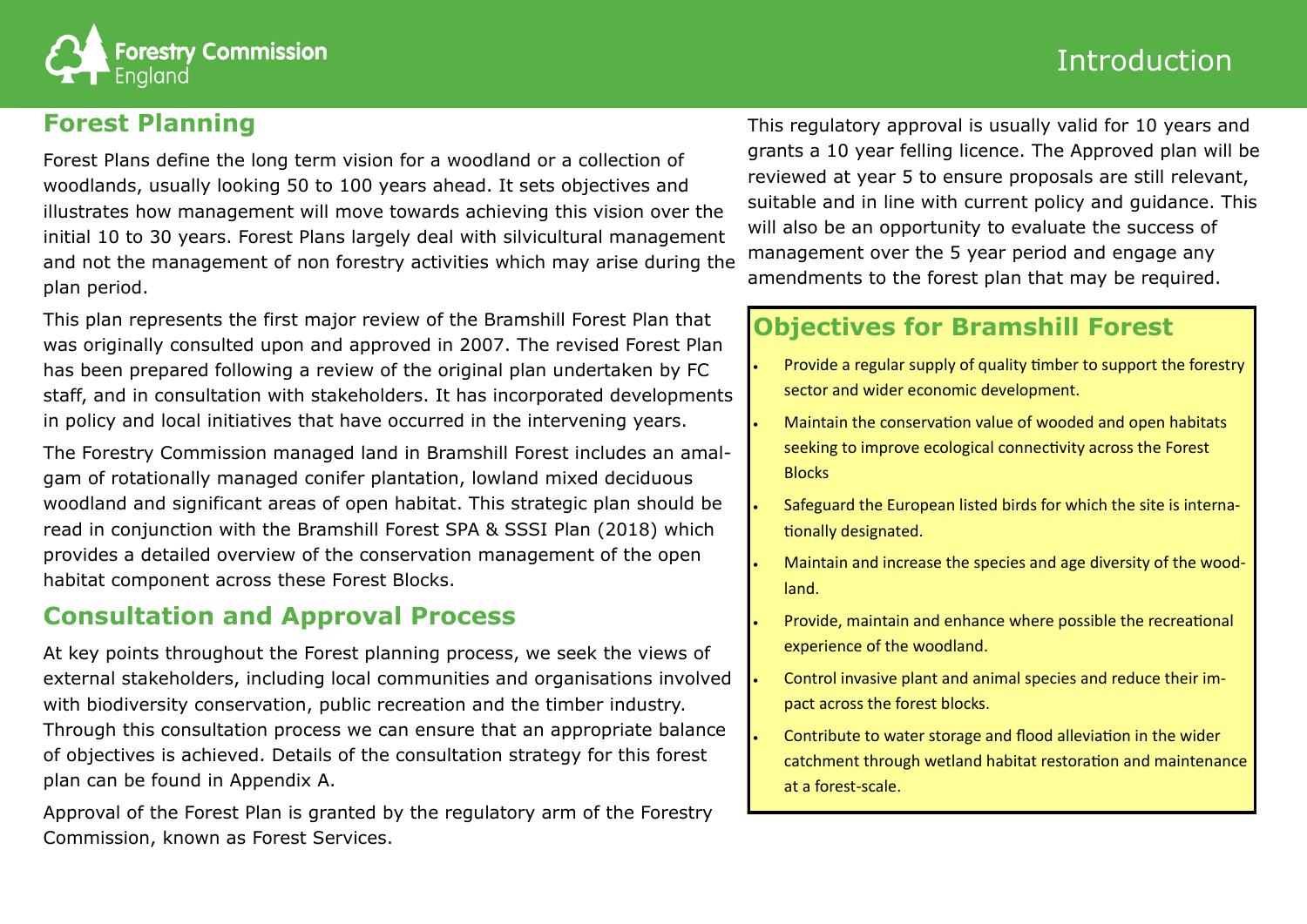### Context



### **Location**

The Public Forest Estate in Bramshill Forest is positioned on the Hampshire/Berkshire boundary to the North of the M3 corridor between Basingstoke in the West, Reading to the North and Camberley in the East. The blocks cover some 1105 hectares between the M3 in the South and Wokingham further North.

### **Landscape and Historical Context**

The majority of the area was historically part of Eversley Forest which was positioned between Pamber Forest in the West, Windsor Forest to the North and Bramshot Forest to the South. Gorrick Plantation is located within the historic footprint of the previously far more expansive Windsor Forest.

Many of the forests are covered by conservation designations including '*Sites of Special Scientific Interest'* (SSSI) and '*Special Protection Areas'* (SPA), they also sit within Natural England's Thames Basin Heaths National Character Area (NCA) and are strong influences on the direction of management.

Bramshill Forest is comprised of a mixture of rotationally managed conifer plantation, mixed woodland and lowland dry heath, valley mires and scrub as well as ponds with significant areas of land that have recently or are in the process of being restored following minerals extraction. The blocks are somewhat isolated from other areas of high value conservation habitat by roads, farmland and expanding built-up areas all heavily modified from their Eversley Forest origins.

The climate is typical of south-east England with rainfall below 700mm per annum and temperatures ranging from a mean  $14.2^{\circ}$ C for the warmest month and 5.3°C for the coldest month.

The area of SSSI and SPA are notified for important bird breeding habitat provided by the management of rotationally felled conifer plantations as well as a series of ponds and mires which support a rich assemblage of dragon and damsel fly.

Much of Bramshill Forest has been excavated for gravel extraction, a process which is still ongoing but drawing to a close. After excavation the sites are infilled and capped with clay and a layer of over burden and then returned to rotational forest management. In places this has been a mixed success and has led to the diverse mixture of landforms evident today. In addition a network of waterbodies and interconnecting ditches add to the landscape character, many being a legacy of historic minerals extraction. Since the turn of the century the Forestry Commission has been gradually restoring and maintaining open habitats across the Forest which has opened up a variable topography and improved the landscape aesthetics by providing a variety of wooded and open conditions.

### **Tenure**

The forests are managed by Forest Enterprise (an Agency of Forestry Commission England) and administered as part of the South England Forest District. It covers some 1105 hectares (ha) with 368 ha being freehold and 738 ha managed under leasehold agreement.

### **Current Forest Structure**

The main tree species found in the forests are Corsican Pine, *Pinus Niagra var. Maritima* and Scots Pine, *Pinus Sylvestrus*. Future forest management will aim to diversify the species mix, particularly as many of the stands have been affected by *Dothistroma* (Red Band Needle Blight). The age structure is fairly diverse reflecting a history of active management and the periodic interventions from gravel extraction. Where appropriate the use of continuous cover forestry systems will be used to diversify the age classes further.

### **Silvicultural Systems**

The 2 conservation designations that cover the forests desire a rolling programme of rotational open space, and as such the main system that will be employed will be a clear-fell restock system. Around the edges of the blocks stretches of broadleaf mixed woodland occur, these act both as a screening and important landscape diversity in an otherwise largely monoculture woodland. Where possible an appropriate continuous cover system will look to be used to enhance this into the future and contribute to the sustainability of the blocks.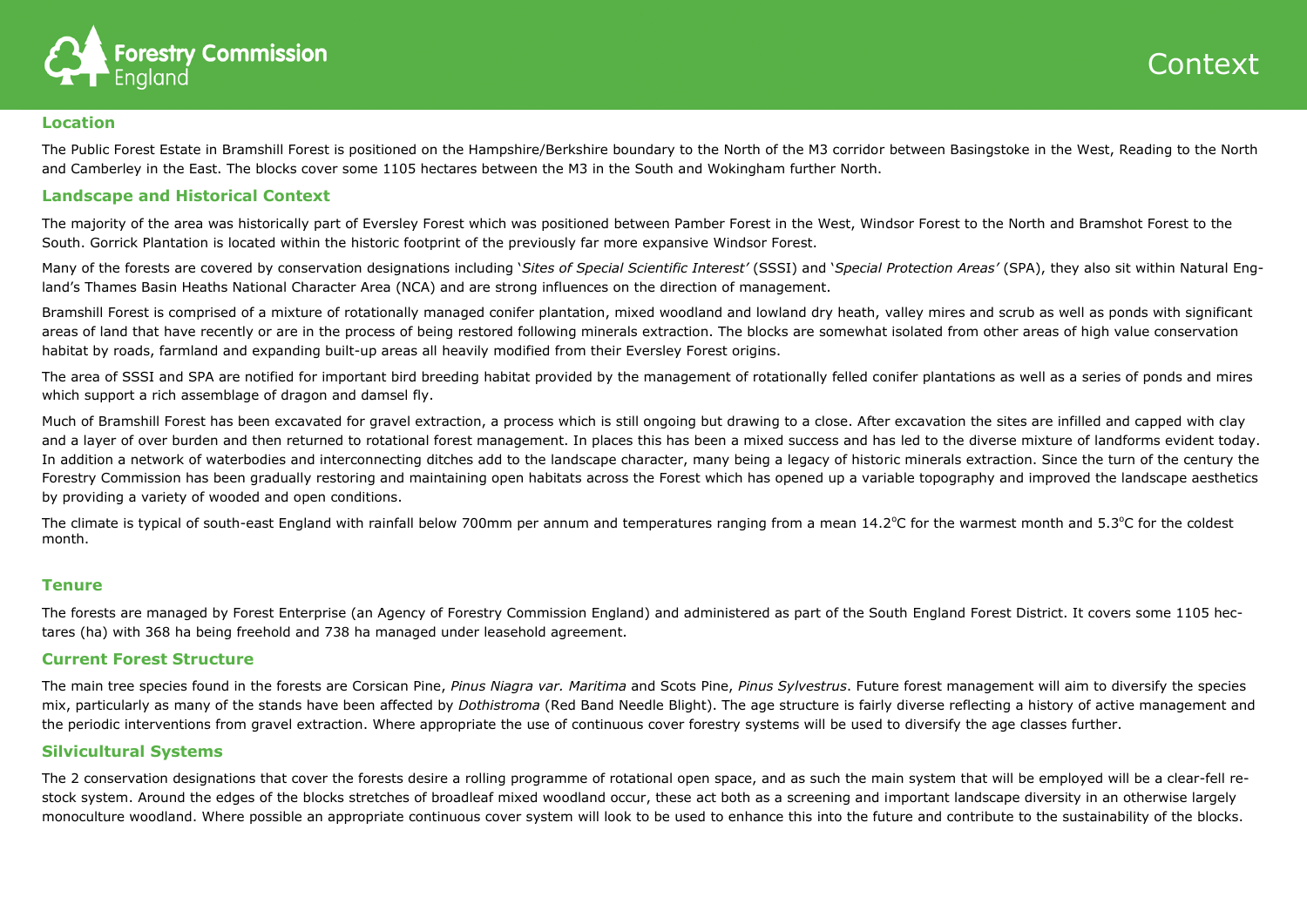### Context



### **Open Space**

Open space is an important feature of a forested environment, this plan revision aims to provide a rolling programme of open habitat into the future with a minimum of 10% existing at any one time. This will include the following Section 41 NERC Act (2006) Habitats of Principal Importance in England:

### **Extensive occurrence/major habitat type:**

- Lowland heathland
- Ponds
- Open mosaic habitats on previously developed land (an amalgam of one or more of Lowland heathland, Ponds, Lowland dry acid grassland, Lowland meadows, Reedbeds, Lowland mixed deciduous woodland and Wet woodland arising on Post-minerals landscapes)

### **Significant but localised/occurring as a sub-habitat:**

- Lowland dry acid grassland (a component of the lowland heathland)
- Lowland meadows (localised distribution at Bramshill Plantation in response to post-minerals landfill)
- Reedbeds (locally dominant in selected ponds at Bramshill Plantation)
- Lowland mixed deciduous woodland (largely a fringing component on the margins of the Forest complex)
- Wet woodland (includes wet scrub as a sub-habitat)

In many of the blocks this 10% will be much greater due to the presence of large areas of permanent and semi permanent open space, a well maintained and extensive forest road and ride network and the periodic interventions from forest management and gravel extraction/re-instatement. Additional conservation work will also be determined at the operational stage of management and could include the creation of a scalloped and graded structure providing pinch points, box junctions, forest glades etc, for a variety of key flora and fauna. The combination of forestry derived temporary open space, maintained permanent open habitat and the managed priority ecological corridors which connect them will give rise to a dynamic landscape cycling between wooded and open conditions. More detail on the maintenance of open habitats is addressed in the Bramshill Forest SPA & SSSI Management Plan (2017).

### **Veteran Tree's and Deadwood**

Veteran trees are an important feature of a forested environment. The UKFS classifies a veteran tree as 'a tree of considerable age that is of interest biologically, culturally or aesthetically because of its age, size or condition, including the presence of deadwood micro habitats'. Management interventions will aim to leave a proportion of standing and fallen deadwood in areas of high ecological value and create linkages where appropriate. Existing veteran trees will aim to be retained where appropriate and management will focus on selecting individuals to eventually take their place. At Bramshill Forest the scope for veteran tree development and persistence over time will be found primarily in the fringing belts of mixed and broadleaf woodland. However, sporadic feature trees will be retained across the dominant Conifer plantation. Wet woodland clusters spread across the blocks will provide opportunities for more rapid cycling of dead and decaying wood.

### **Biodiversity and Conservation**

The forests form an important part of the much more extensive Thames Basin Heaths Special Protection Area (SPA) which extends over parts of the Hampshire-Berkshire-Surrey boundary covering 8275 hectares (ha). The SPA was formally designated on 9th March 2005 due to the site supporting important breeding populations of nightjar *Caprimulgus europaeus*, woodlark *Lullula arborea* and dartford warbler *Sylvia undata* (at 7.8, 9.9 and 27.8% of the British populations respectively). The SPA designation is underpinned by two nationally important Sites of Special Scientific Interest (SSSIs), Bramshill SSSI and Castle Bottom to Yateley and Hawley Commons SSSI respectively. All forests in the plan are included in the SPA and SSSI designations with the exception of Gorrick Plantation which has been selected as a Local Wildlife Site, known locally as Wildlife Heritage Sites. Bramshill SSSI covers Bramshill Plantation, Heath Warren and Warren Heath with Castle Bottom to Yateley & Hawley Commons SSSI covering Eversley Quarry & Busta Triangle and Yateley Heath Wood.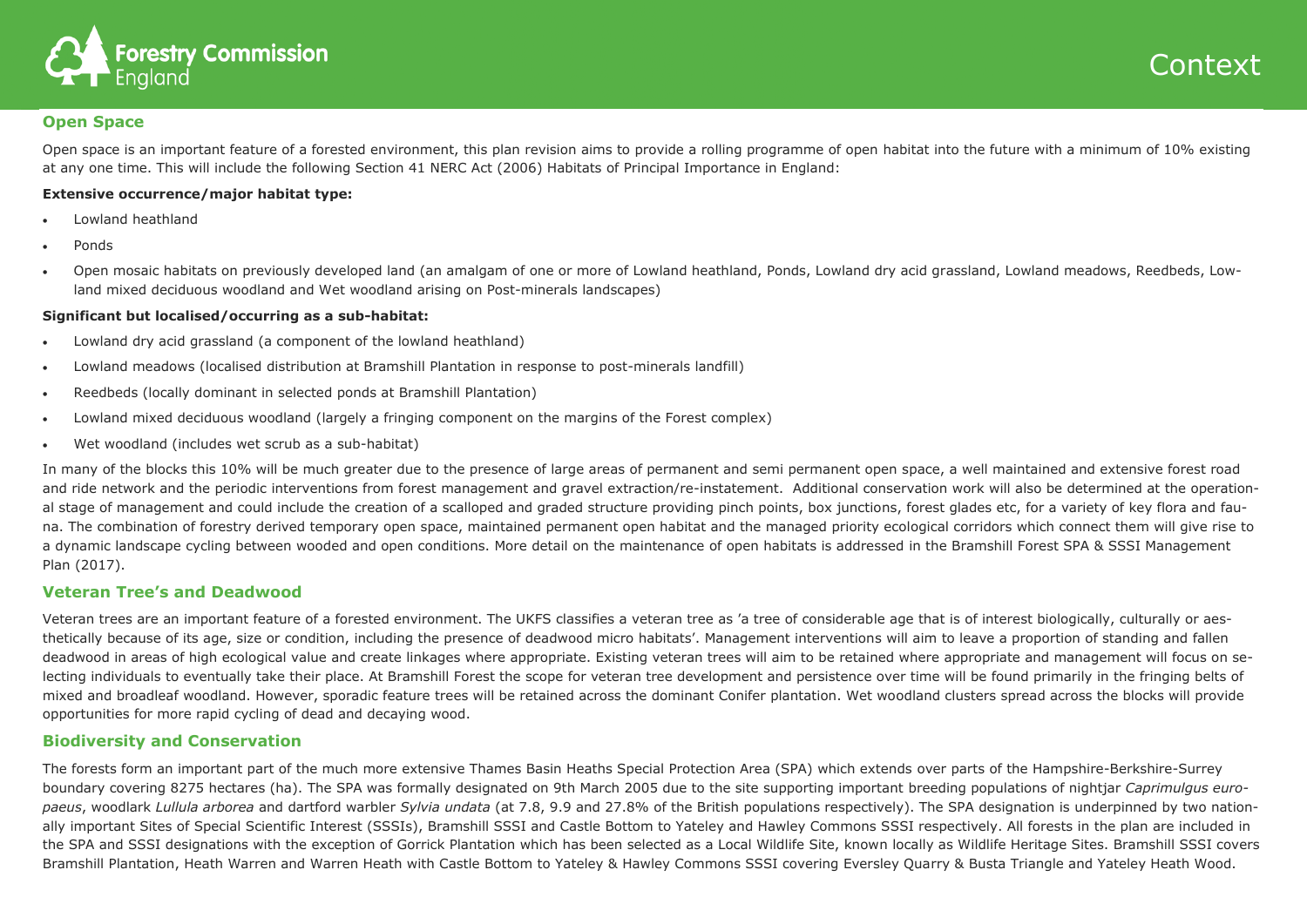### Context



### **Biodiversity and Conservation Continued -**

**Bramshill SSSI** - Notified for a series of shallow acid pools and associated mire, which support a rich assemblage of dragon and damselfly and rotationally felled conifer plantation which provides habitat for the internationally important populations of nightjar, woodlark and Dartford warbler.

Castle Bottom to Yateley & Hawley Commons SSSI - This site is notified for its heathland and young conifer plantation which supports an internationally important population of Dartford warbler and populations of two other internationally important species, woodlark and nightjar. The scrub/heathland interface supports a particularly rich invertebrate fauna including a number of nationally scarce species. It also supports an outstanding Dragonfly assemblage.

Lowland heathland - occurs as a network of core dry heathland habitat patches, valley mires and along interconnecting internal corridors including road and ride sides, open drainage corridors and powerline wayleaves

The following UK Biodiversity Action Plan/NERC Act (2006) Section 41 Habitats of Principal Importance are present in the forests**.**

### **Major habitat component:**

Ponds – main cluster within Bramshill Plantation but scattered across the blocks

Open mosaic habitats on previously developed land – could arguably sweep up much of the open habitat falling outside of the rotational forestry stands that has at some point been worked for minerals

Lowland mixed deciduous woodland – occurs predominantly on the woodland margins

### **Minor habitat component:**

- Lowland dry acid grassland occurs as a sub-component of lowland heathland (see above)
- Lowland meadows local distribution in Bramshill Plantation under influence of historic landfill
- Reedbeds local distribution in Bramshill Forest
- Wet woodland scattered distribution of wet woodland and developing wet scrub

### **Biodiversity and Conservation – Management**

Since the turn of the 20th Century the conservation benefits provided by rotational forestry have been married up with ongoing conservation management interventions that have opened up relict valley mire systems, widened internal heathy corridors along roads, rides and ditch networks, restructured gorse blocks, treated wet scrub around waterbodies and removed invasive Rhododendron from large parts of the forest landscape. Internal conservation funds provided by DEFRA have been complemented by external funding streams including The Heritage Lottery Fund (HLF) via The Hampshire Heathland Project and Landfill Tax supported projects for pond creation and rare plant conservation.

Our sustainable land management over the duration of this plan will seek to maintain the conservation interest of both the SPA and its component SSSIs by providing a balance between rotational forest management and its cycle of clearfell-restock together with the maintenance of permanent open space managed as open habitat. Management areas will be connected via internal corridors comprising the road and ride sides together with drainage infrastructure.

Conifer plantation managed under the clearfell-restock cycle will provide a continual supply of open space suitable for breeding nightjar and woodlark. Harvesting residues will be treated to create nesting habitat and permit replanting. This temporary open space will persist until the trees close canopy at between 5-7 years of age being initially more favourable for Woodlark with a longer span of suitability for Nightjar. The temporary fencing which accompanies these restocked stands until they reach thicket stage will provide ground nesting birds with added protection against disturbance from people and dogs.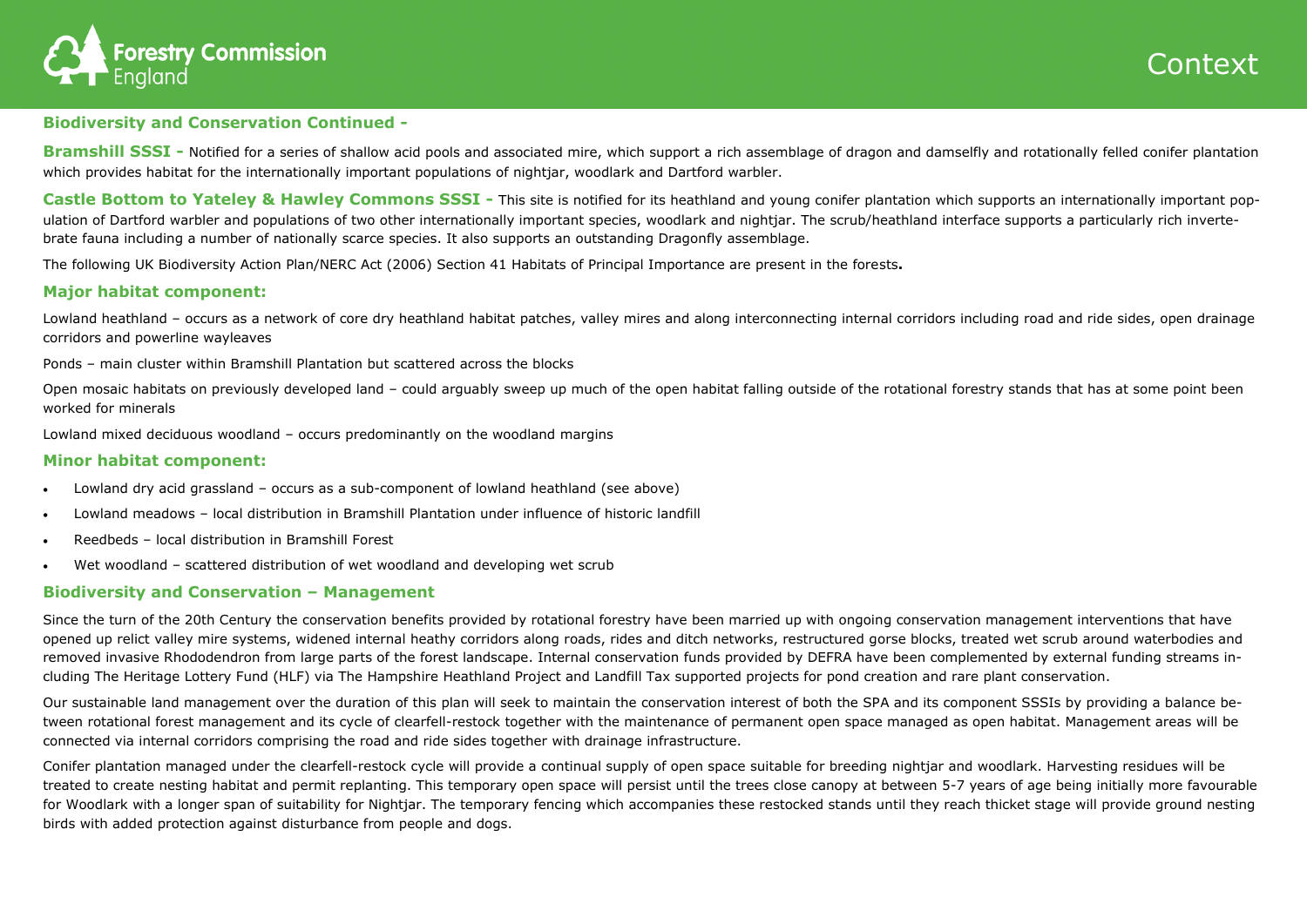

### **Biodiversity and Conservation – Management Continued**

More detailed prescriptions for the non-forestry related conservation management are provided in the Bramshill Forest SPA & SSSI Management Plan (FC 2017) but the areas will be maintained via a combination of mechanised and motor manual vegetation management together with targeted volunteer input where feasible. Conservation grazing will be pursued and if successful be implemented in series of phases to maintain permanent open habitats and heathy woodland/wooded heath enveloped within the area. Grazing and browsing by a combination of cattle and ponies will help to supress vegetation regeneration and in particular provide the disturbance required by rare plants associated with mires and ponds. The boundaries of the proposed grazing areas presented within this plan are indicative and their implementation is subject to public consultation, funding availability and the development of a 3rd party grazing agreement. The SPA & SSSI management plan will also explore opportunities to re-engineer and re-naturalise drainage where this contributes to biodiversity conservation and sustainable drainage/flood alleviation in the wider catchment.

### **Biodiversity and Conservation – The Landscape Dimension**

In addition to the conservation designations described above Bramshill Forest sits within a landscape where wider ecological restoration opportunities are being explored with a view to buffering and connecting the relatively isolated internationally and nationally important wildlife sites. This mapped area has been defined as the Thames Basin Heaths Biodiversity Opportunity Area (BOA) and we will work with Natural England and our wider conservation partners to ensure Bramshill Forest contributes to the aspiration of landscape scale ecological restoration and reconnection. This will principally involve our ongoing efforts to improve the ecological connectivity of the component forest blocks which make up Bramshill Forest.

### **Soils**

Bramshill Forest has been listed by The Freshwater Habitats Trust as being a 'Flagship Pond Site', alongside such better known pond landscapes as The New Forest. The nationally important pond network dispersed across the forest blocks is renowned for its dragonfly and damselfly assemblage. They are also important for the plants which grow in the shallow margins that periodically become exposed as water levels drop during the summer months. A range of vegetation heights and levels of disturbance will be maintained around pond margins. The shorter, disturbed patches are where the rarer plants tend to be found, while the taller emergent vegetation and scattered bushes provide structures for the dragonflies and damselflies to use as they crawl out of the water and dry their wings. This aquatic habitat will be maintained through a combination of periodic cutting and grazing.

The soils in the forests are generally acidic and phosphorous deficient. The sandy surface horizons are permeable, passing to a fine loamy and slowly permeable clay layer below. Whilst the soils are generally dry where topography aids free drainage, there are a number of low lying areas that give rise to wet heathland habitat. The soils also vary across the sites particularly where they have been re-instated following gravel extraction and tree growth and performance has been mixed. Impeded drainage has given rise to a variable and interesting vegetation composition across the respective forest blocks.

### **Water**

Bramshill Forest sits within the Loddon catchment and its complex of ponds, drains and mires eventually feed into the nearby Rivers Blackwater, Whitewater and Hart respectively. The future management of Bramshill Forest will seek to contribute to flood alleviation in the wider catchment slowing the flow from the component blocks and re-wetting valley mire systems to benefit biodiversity. The accompanying Bramshill Forest SPA & SSSI Plan (2007) will identify opportunities to re-naturalise drainage where feasible. These works will become increasingly important in light of climate change and the increasing incidence of extreme weather events.

### **People**

The forest blocks occur in close proximity to existing and expanding built-up areas being located between Basingstoke, Reading and the Blackwater Valley conurbation with connectivity to London and beyond via the M3 corridor. Despite the relatively low levels of visitor infrastructure the site experiences medium to high levels of visitation and is a popular resource for walkers, dog walking, horse riding, mountain biking, running and wildlife survey/appreciation. Unfortunately the forest blocks also suffer from problems associated with the urban fringe, this includes fly tipping, unauthorised vehicle access, burnt out cars, forest fires and commercial dog walking. In the areas managed under a leasehold agreement public access is restricted to the public rights of way. The entire forest however provides a valued resource for a number of permitted activities including motor sport (car rallies and enduro), horseriding, mountain biking, charity events and wildlife survey, monitoring & enjoyment.

## **Context**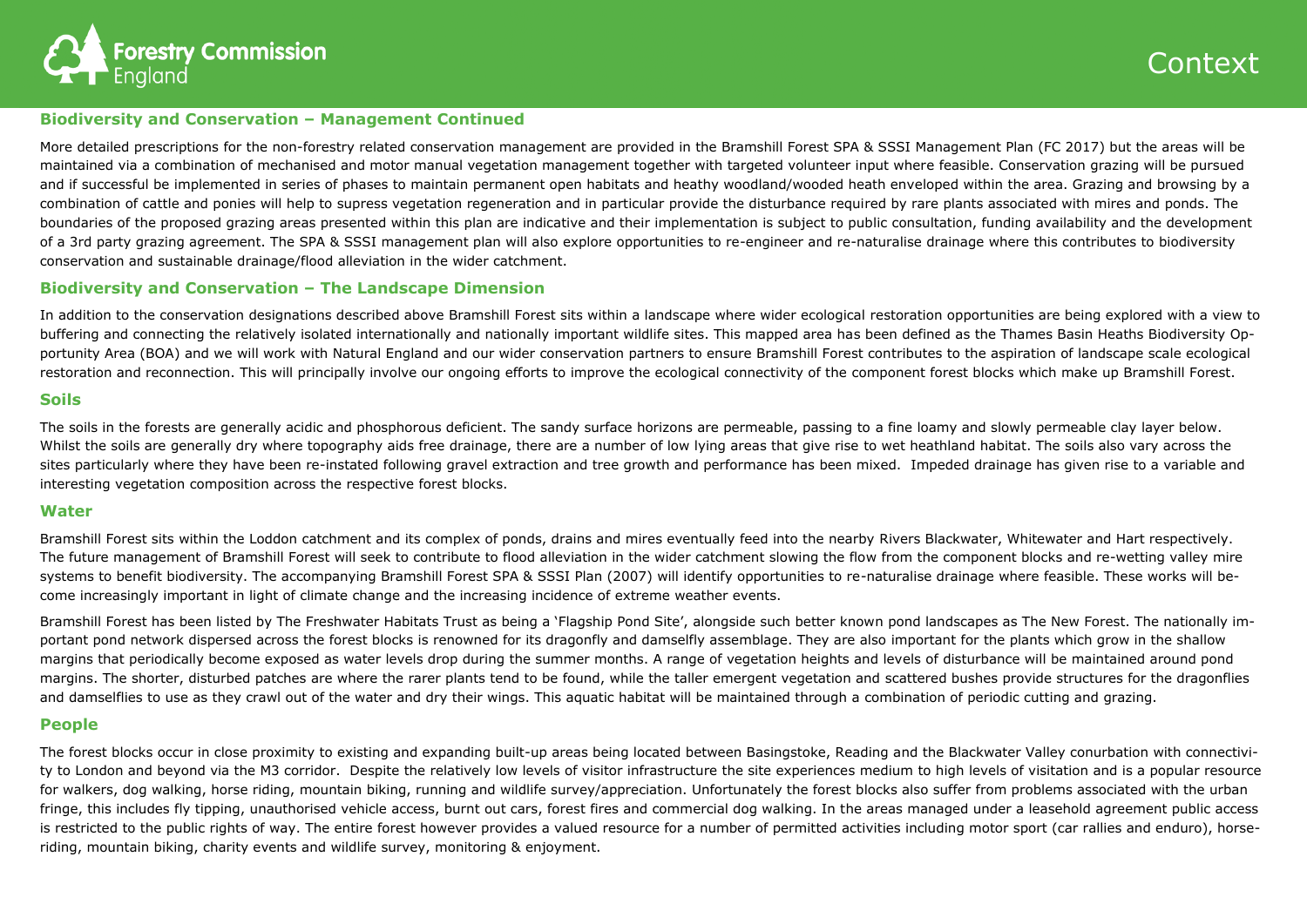

### **People Continued -**

We are working in partnership with the Natural England hosted Thames Basin Heaths Wardening Initiative to better inform the general public about the sites international & national importance for wildlife and sustainable forestry with a view to encouraging responsible use of Bramshill Forest. In addition efforts are being made to improve the interpretation provision across the footprint of the forest and promote its special interest and value to society. Lastly, subject to resources and collaborative working with conservation partners we would be keen to explore greater engagement with volunteer groups to support site management and monitoring. This issue will be explored in greater detail in the Bramshill Forest SPA & SSSI management plan (2017). Lastly, subject to resources and collaborative working with conservation partners we would be keen to explore greater engagement with volunteer groups to support site management and monitoring. This issue will be explored in greater detail in the Bramshill Forest SPA & SSSI management plan (2017).

### **Historic Environment**

Historic England is a statutory advisor to the government that works with landowners to conserve and enhance the historic environment. Forestry commission staff liaise with local Historic England teams and county archaeologists during the operational stage of planning to ensure that scheduled monuments are protected during forestry operations and managed in accordance with their associated management plans. In this plan there are 2 scheduled monuments and several unscheduled features as well as an grade 2\* historic parks and gardens designation.

### **Landscape Design**

The topography of the forest blocks are relatively flat and low-lying so that the only forest edge is visible from the surrounding public roads. Broadleaf trees have been retained along the forest boundaries often to help soften the forest edge, although these strips can compromise the landscape when areas behind them, are felled creating a narrow fringe In front of the open space.

The internal landscape of these forests is typified by large areas of young even-aged forest resulting from the extensive replanting of quarry sites. However, where areas of mature forest and open heathland ae found in mixture of these young crops, the landscape becomes much more attractive. Forest management will now interpret the wider landscape to assist with the design of clear-fell areas that will create structural diversity in the future. Internal landscape, in particular, will be designed and managed to create visual interest when viewed from public rights of way and permissive trails.

Guidance and action plans are constantly evolving to adapt to tree health, invasive plant and wildlife disease threats. The sudden emergence of a tree disease or pest, invasive plant or wildlife disease can result in the need to fell a coupe earlier than planned, alter restocking plans or adapt habitat management programmes. We will continue to monitor for tree diseases and pests, invasive plants and wildlife disease as required and take appropriate action. Any changes to the forest plan will be notified or agreed with Forest Services and Natural England in accordance with the relevant guidance. Biosecurity is of critical importance at Bramshill Forest both in respect of forestry and conservation management operations and with regard to public access.

## Contex

### **Tree health, Invasive Species, Wildlife Disease & Biosecurity**

The main diseases of concern for tree health are currently deemed to be Red band needle blight *Dothistroma* affecting Corsican Pine Pinus Nigra, *Phytophthora ramorum* affecting Larch Larix sp. and Chalara *Hymenoscyphus fraxinea* which causes Ash dieback. Corsican Pine is a significant tree species and there are small stands of Larch. However, the move toward a more diverse range of species should make the forests more resilient in the event that a significant pathogen arises in future decades. As Ash *Fraxinus excelsior* is present as a minor tree species due to underlying soil conditions it is not considered a critical component of the structure in wooded areas. The P. ramorum host plant Rhododendron *Rhododendron ponticum* is present across the forest and the adjoining landscape but has been placed under a long-term management programme on the public forest estate.

Himalayan balsam *Impatiens glandulifera* is spreading in the wider landscape and continued vigilance will be required to ensure that the species does not become established. Japanese knotweed *Fallopia japonica* presents a major risk to forest infrastructure and biodiversity and its presence will be controlled as a priority should it become established. Australian swamp stonecrop *Crassula helmsii* has become established in some of the water bodies at Bramshill Plantation and efforts are being undertaken to prevent its wider spread with management treatments under consideration. The widespread exotic frog population at Bramshill Plantation has been found to host the Chytrid disease harmful to native amphibians. Efforts will be made to prevent the spread of this disease via ongoing engagement with contractors and visitors.